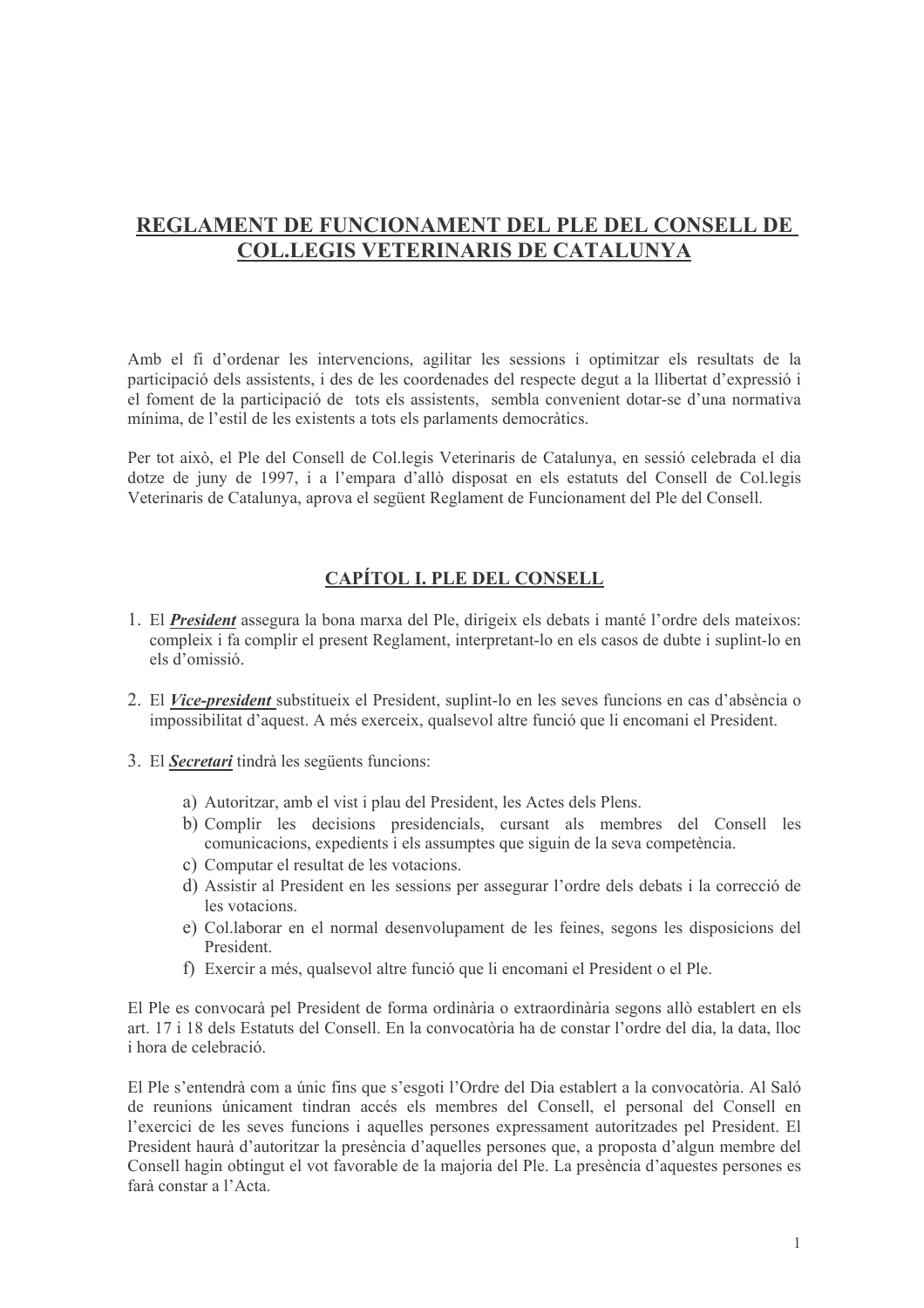Els enregistraments visuals o sonors de les sessions hauran d'estar expressament autoritzats pel President i es farà constar a l'Acta.

#### **CAPÍTOL II. ORDRE DEL DIA**

L'ordre del dia el fixarà el President del Consell. Els membres del mateix podran proposar els temes que considerin oportuns. El President haurà d'incloure necessàriament els punts sol. licitats amb la signatura, almenys, de tres membres del Consell.

En el transcurs de les sessions ordinàries, si estan presents tots els membres del Consell, qualsevol pot proposar tractar un tema. Es sotmetrà a votació i, si s'aprova per majoria s'inclourà en l'Ordre del Dia

En les sessions extraordinàries no es podrà tractar cap tema que no figuri a l'Ordre del Dia.

### CAPÍTOL III. L'ACTA

- 1. De cada sessió del Ple s'aixecarà Acta pel Secretari, que especificarà necessàriament els assistents, l'ordre del dia, les dates, hores de inici i final, punts principals de les deliberacions, esmentant les persones que intervenen, incidències produïdes i, en qualsevol cas, els acords adoptats.
- 2. A l'acta figurarà, a sol·licitud dels respectius membres, el vot contrari a l'acord adoptat, la seva abstenció i els motius que la justifiquin o el sentit del seu vot favorable. Així mateix, qualsevol membre té dret a sol.licitar la transcripció íntegra de la seva intervenció o proposta, sempre que aporti a l'acte, o en el termini que assenyali el President, el text que es correspongui fidelment amb la seva intervenció, fent-se així constar a l'acta o unint còpia a la mateixa.
- 3. Els membres que discrepin de l'acord majoritari podran formular el seu vot particular per escrit en el termini de quaranta vuit hores, que s'incorporarà al text aprovat.
- 4. Quan els membres del Consell votin en contra o s'abstinguin, quedaran exempts de la responsabilitat que, si escau, pogués derivar-se dels acords.
- 5. Les Actes s'aprovaran en la mateixa o en la següent sessió, podent, malgrat tot, emetre el Secretari certificació sobre els acords específics que s'hagin pres, sense perjudici de la ulterior aprovació de l'Acta. En aquests casos, a les certificacions d'acords presos, es farà constar expressament aquesta circumstància.

### **CAPÍTOL IV. DEBATS**

1. El President dirigeix i ordena el desenvolupament dels debats.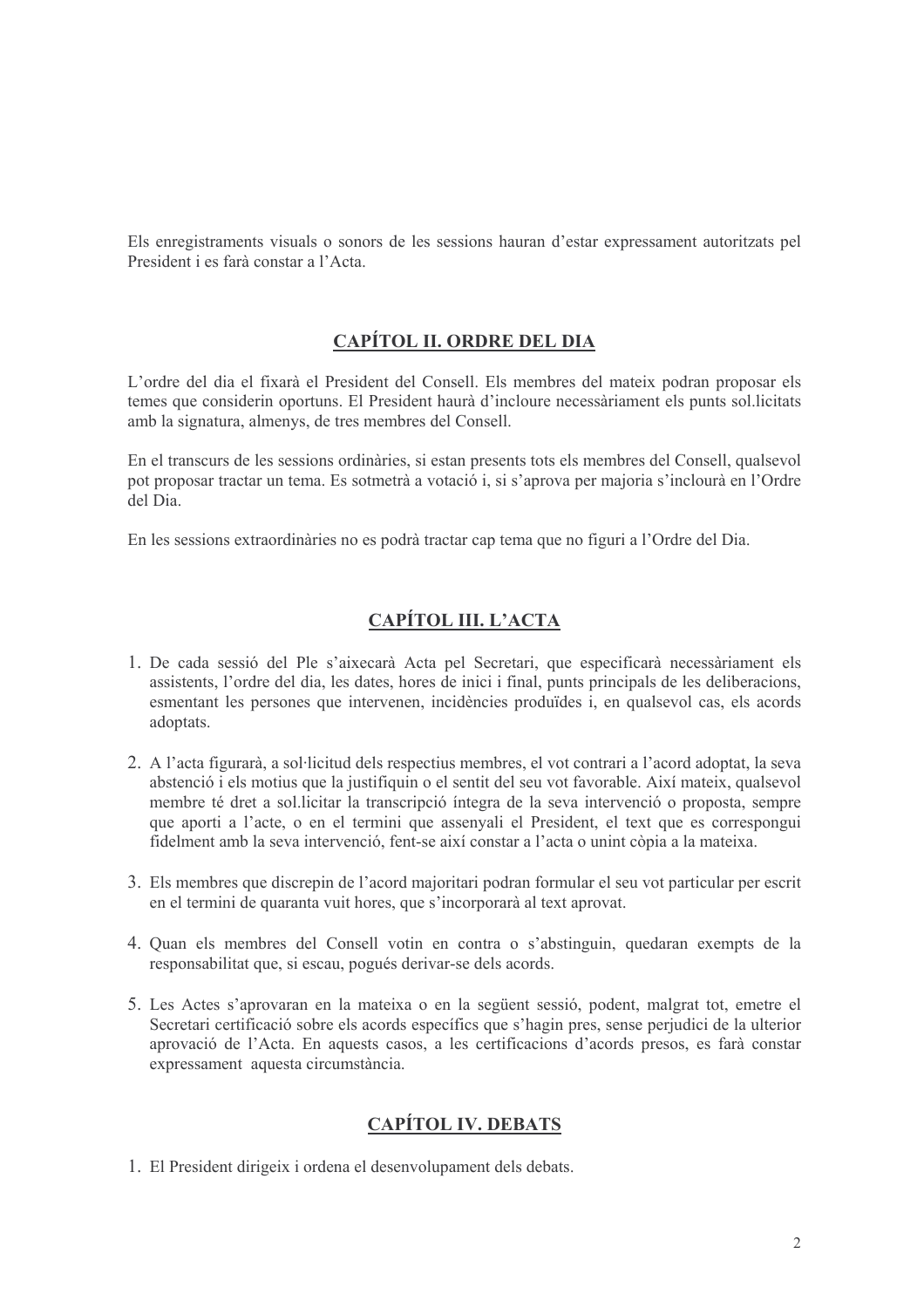- 2. Cap assistent podrà parlar sense haver demanat i obtingut la paraula del President.
- 3. Ningú podrà ser interromput en el seu torn de paraula, sinó pel President, i només per:
	- a. Advertir-lo que se li ha esgotat el temps.
	- b. Cridar-lo a la questió o a l'ordre.
	- c. Per retirar-li la paraula segons allò disposat al punt.
	- d. Per cridar a l'ordre a tots els assistents o a algú en particular.
- 4. Quan a judici del President, durant els debats es fessin al·lusions que impliquin judici de valor o inexactituds sobre la persona o la conducta d'un assistent, es podrà concedir a l'al. ludit l'ús de la paraula per un temps no superior a cinc minuts, per tal que, sense entrar en el fons de l'assumpte contesti, estrictament a les al lusions realitzades. Si l'interessat excedís aquest límit. el President li retirarà immediatament la paraula
- 5. Només es podrà contestar a les al. lusions en la mateixa sessió o en la següent.
- 6. En tot debat, qui fos contradit en els seus arguments per altre o altres assistents, tindrà dret a replicar o rectificar, per una única vegada i per temps màxim de cinc minuts.
- 7. En qualsevol moment del debat, els assistents podran sol.licitar incidentalment l'ús de la paraula per tal de resoldre una "qüestió prèvia" que, al seu parer, resultés determinant per la resta del debat. Sobre aquesta questió, només serà possible debat en un torn a favor i un altre en contra, per un temps màxim de cinc minuts cadascun, seguit per una votació que decideixi el tema
- 8. En qualsevol moment del debat, els assistents podran demanar l'observança d'aquest Reglament.
- 9. La presentació d'un assumpte a debat no excedirà de quinze minuts i es podrà utilitzar qualsevol mitià audiovisual que el ponent consideri oportú.
- 10. Cada esmena a l'assumpte exposat no podrà excedir de deu minuts.
- 11. Transcorregut el temps reglamentari, el President, després de convidar dues vegades l'orador a concloure, li retirarà la paraula.
- 12. El President pot, sense apel·lació, retirar la paraula a un orador que cridat dues vegades a la questió, es continuï apartant del tema.
- 13. Cap intervenció o exposició pot ésser interrompuda per tal de ser continuada d'una sessió per altre
- 14. El tancament d'una discussió el podrà acordar sempre el President quan consideri que l'assumpte està suficientment debatut.
- 15. Qualsevol membre del Consell tindrà dret a una primera intervenció, amb una durada màxima de deu minuts, sobre els temes que figuren a l'Ordre del dia.